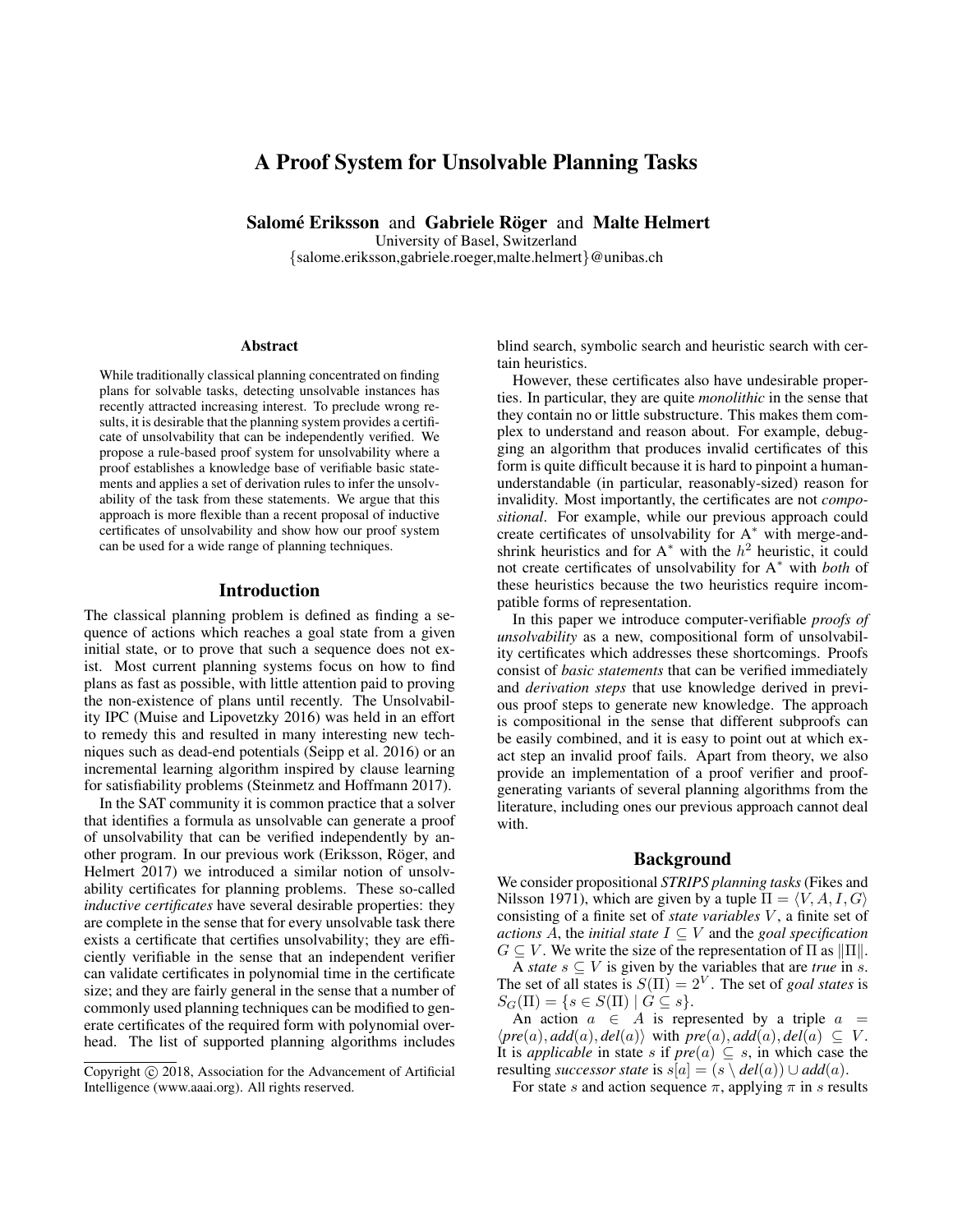in state  $s[\pi]$  defined by  $s[\langle \rangle] = s$  and  $s[\pi' \langle a \rangle] = s[\pi'][a]$ . (This requires that a is applicable in  $s[\pi']$ .) An  $s$ -plan for state s is an action sequence  $\pi$  such that  $s[\pi] \in S_G(\Pi)$ . We say that s-plan  $\pi$  *traverses* state s' if  $s' = s[\pi']$  for some prefix  $\pi'$  of  $\pi$ . An *I*-plan is also just called a *plan* for  $\Pi$ . The task is *unsolvable* if there is no I-plan.

For a set  $S' \subseteq S(\Pi)$  of states and a set  $A' \subseteq A$  of actions, the *progression* of S' w.r.t. A' is  $S'[A'] = \{s[a] \mid s \in \mathbb{R}\}$  $S', a \in A', a$  applicable in s, containing all successors of state in  $S'$  via actions in  $A'$ . The *regression* of  $S'$  w.r.t.  $A'$ is  $[A']S' = \{s \mid s[a] \in S', a \in A', a$  applicable in s, containing all predecessors of  $S'$  via  $A'$ .

### Proof System

A *proof* in the proposed proof system consists of two parts: a collection of *basic statements* that need to be verified individually and a *derivation* based on these statements that shows that the task is unsolvable. The derivation consists of a sequence of *derivation steps*, which instantiate a prespecified set of *derivation rules*that are universally true and hence do not need to be verified again. The verifier only needs to confirm that the premises of all derivation steps have been established and that the derivation rules have been instantiated correctly.

We first introduce a useful set of derivation rules and the form of basic statements they require. In the following section, we discuss how to efficiently verify these statements.

#### Derivation Rules

Our proof system is based on the notion of *dead* states. These are states that cannot be traversed by any plan.

Definition 1 (Dead state). *A state* s *is dead if no plan traverses* s*. A set of states is dead if all its elements are dead.*

There are two reasons why a state might be dead: there is no  $s$ -plan, or  $s$  is unreachable from the initial state  $I$ . If a state s is both reachable from  $I$  and there exists an s-plan, then it is possible to construct a plan that traverses s.

In general, it is PSPACE-complete to decide whether a given state is dead because a planning task is solvable iff I is not dead. But in principle, all planning systems that prove a task unsolvable use some techniques that can be used to argue that the initial state or the set of goal states are dead. In the following, we identify rules that allow making this underlying argumentation explicit for a wide range of techniques. We first discuss and prove correctness of these rules separately and then give an overview of all derivation rules.

The first three rules follow directly from the definition of dead state sets as sets of dead states.

- $\bullet$   $\emptyset$  is dead
- The union of dead state sets is dead.
- Subsets of dead state sets are dead.

The next rules define sufficient criteria for unsolvability and will form the end of each derivation:

Theorem 1. *If the initial state is dead or all goal states are dead, then the task is unsolvable.*

*Proof.* If the initial state is dead, no action sequence can be a plan because every plan must traverse the initial state.

If all goal states are dead, no action sequence can be a plan because every plan must traverse a goal state.  $\Box$ 

The following rules build the core of the proof system. They identify state sets as dead that cannot be left except via dead states or that cannot be reached from the outside, except from dead states. For progression, we can state the following rules:

Theorem 2. Let S be a set of states and S' a dead set of *states such that all successors of states*  $s \in S$  *are in*  $S$  *or*  $S'$ ,  $i.e., S[A] \subseteq S \cup S'.$ 

*(i) If*  $S \cap S_G(\Pi)$  *is dead, then S is dead.* 

*(ii) If*  $I \in S$ *, then*  $\overline{S}$  *is dead.* 

*Proof.* For any plan  $\pi = \langle a_1, \ldots, a_n \rangle$  traversing a state from  $S$  we can show that the plan will never leave  $S$  again. More formally, if  $I[\langle a_1, \ldots, a_i \rangle] \in S$  for some  $i \leq n$ , then  $I[\langle a_1, \ldots, a_j \rangle] \in S$  for all  $i \leq j \leq n$ .

For  $i = n$  we have nothing to show. Otherwise, consider  $s = I[\langle a_1, \ldots, a_{i+1} \rangle]$ . From  $S[A] \subseteq S \cup S'$  we know that  $s \in S \cup S'$ . But since S' is dead and s is part of a plan and thus cannot be dead, we conclude that  $s \in S$ . Applying this argument iteratively proves the claim.

(i) By contradiction: assume that  $S \cap S_G(\Pi)$  is dead and S is not dead. Then a plan  $\pi$  traversing a state in S exists. We have shown that  $I[\pi] \in S$ . Because  $\pi$  is a plan, we also get that  $I[\pi] \in S_G(\Pi)$  and that  $I[\pi]$  is not dead. This contradicts the fact that  $S \cap S_G(\Pi)$  is dead.

(ii) From  $I \in S$  we know that no plan leaves S, and hence  $s \notin S$  cannot be traversed by a plan. Hence  $\overline{S}$  is dead.  $\Box$ 

For regression, we can formulate similar rules:

Theorem 3. Let S be a set of states and S' a dead set of *states such that all predecessors of states*  $s \in S$  *are in* S *or*  $S'$ , i.e.,  $[A]S \subseteq S \cup S'$ .

*(i) If*  $\overline{S} \cap S_G(\Pi)$  *is dead, then*  $\overline{S}$  *is dead.* 

*(ii) If*  $I \notin S$ *, then S is dead.* 

*Proof.* Similarly to progression, we can argue that if a plan  $\pi = \langle a_1, \ldots, a_n \rangle$  traverses a state from S, it cannot have traversed a state from  $\overline{S}$  earlier, or more formally: if  $I[\langle a_1, \ldots, a_i \rangle] \in S$  for some  $i \leq n$ , then for all  $j \leq i$  we get  $I[\langle a_1, \ldots, a_j \rangle] \in S$  and in particular  $I[\langle \rangle] = I \in S$ .

(i) If  $\overline{S} \cap S_G(\Pi)$  is dead, then all plans must end in a goal state in S. With the above argument the plans traverse only states from  $S$ , so  $\overline{S}$  is dead.

(ii) If a plan traverses a state from  $S$ , then  $I$  is in  $S$ . As  $I \notin S$ , there cannot be such a plan, and hence S is dead.  $\square$ 

The next rules describes a connection between progression and regression.

**Theorem 4.**  $S[A] \subseteq S'$  iff  $[A]\overline{S'} \subseteq \overline{S}$ .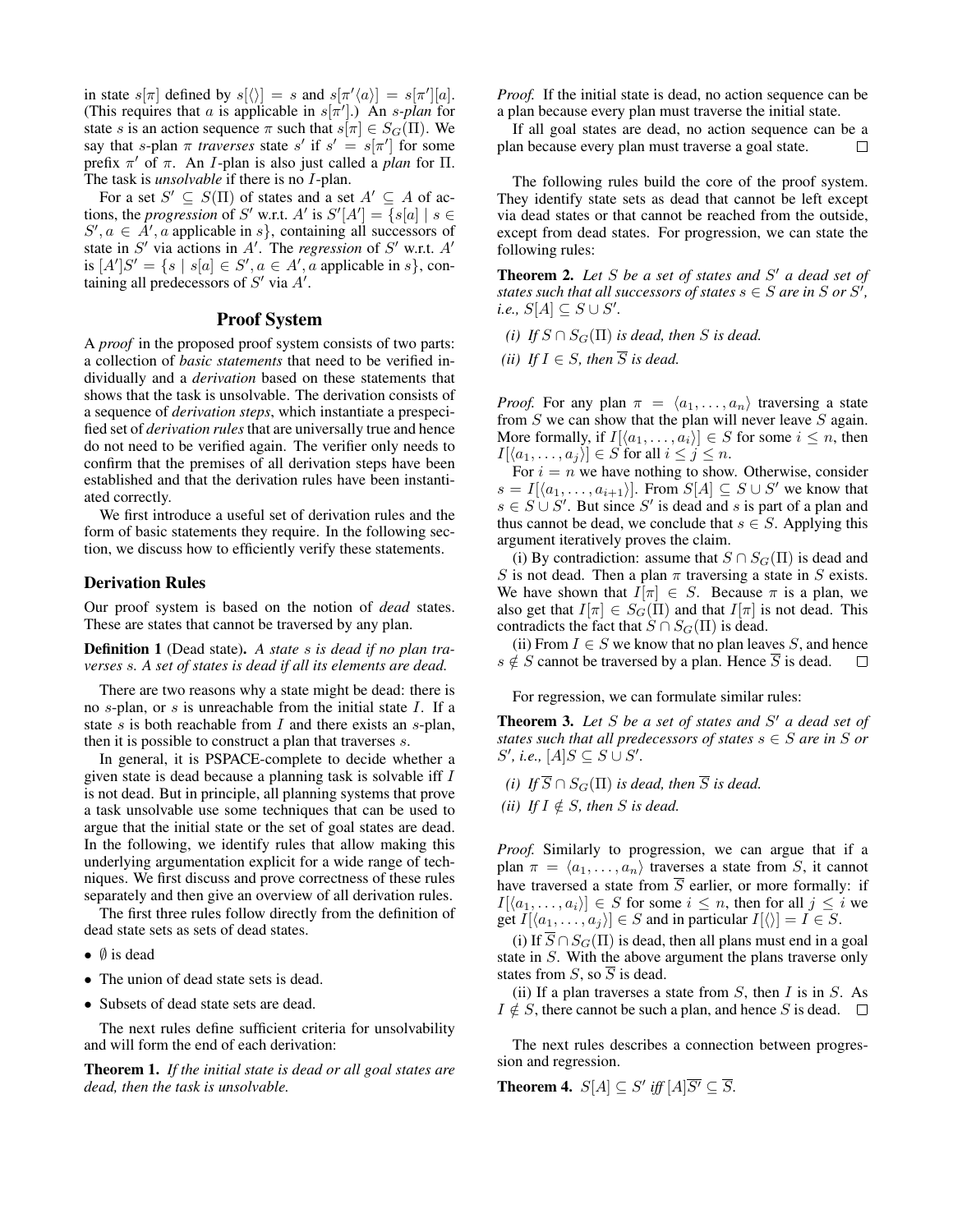*Proof.* If  $S[A] \subseteq S'$ , then all transitions originating from a state in  $S$  lead to a state in  $S'$ . This means that for all states not in S' (i.e.,  $s \in \overline{S'}$ ) their predecessors cannot lie in S and hence  $[A]\overline{S'} \subseteq \overline{S}$ .

If  $[A]\overline{S'} \subseteq \overline{S}$ , then all transitions leading to a state in  $\overline{S'}$ originate from a state in  $\overline{S}$ . This means that for all states in S, their successors must lie in S' and hence  $S[A] \subseteq S'$ .

We are now ready to list all derivation rules. They include the basic properties of dead sets (D1–D3) and the rules proved in Theorems 1–4 (D4–D11).

### Definition 2. *Proof system – derivation rules*

- D1  $\emptyset$  *is dead.*
- **D2** If S is dead and S' is dead, then  $S \cup S'$  is dead.
- **D3** If  $S \subseteq S'$  and  $S'$  is dead, then S is dead.
- D4 *If* {I} *is dead, then the task is unsolvable.*
- **D5** *If*  $S_G(\Pi)$  *is dead, then the task is unsolvable.*
- **D6** *If*  $S[A] ⊆ S ∪ S'$ , S' is dead and  $S ∩ S_G(\Pi)$  is dead, *then* S *is dead.*
- **D7** *If*  $S[A] ⊆ S ∪ S'$ *, S' is dead and*  ${I}$  ${I}$  ${S}$ *⊆S, then*  $\overline{S}$  *is dead.*
- **D8** If  $[A]S ⊆ S ∪ S'$ , S' is dead and  $\overline{S} ∩ S_G(\Pi)$  is dead, *then*  $\overline{S}$  *is dead.*
- **D9** *If*  $[A]S ⊆ S ∪ S'$ *, S' is dead and*  ${I}$ *{I}*  $\subseteq \overline{S}$ *, then* S *is dead.*
- **D10** If  $[A]S \subseteq S'$ , then  $\overline{S'}[A] \subseteq \overline{S}$ .

**D11** If 
$$
S[A] \subseteq S'
$$
, then  $[A]\overline{S'} \subseteq \overline{S}$ .

The derivation rules serve as templates for derivation steps used in a proof. Derivation steps are obtained by replacing the set placeholders  $(S, S', \overline{S''})$  in a rule by set expressions. A set expression can be a set variable  $(X, X)$ etc.), the constant sets  $\emptyset$ ,  $\{I\}$  or  $S_G(\Pi)$ , or formed from set expressions S and S' by union  $(S \cup S')$ , intersection  $(S \cap S')$ , complement  $(S)$ , progression  $(S[A])$  or regression  $([A]S)$ .

The knowledge base on which the rules operate consists of atomic statements of the form " $S \subseteq S''$ " or "S is dead", where S and S' are set expressions. (We use  $\{I\} \subseteq S$  and  ${I} \subseteq \overline{S}$  in the rules above instead of the more natural  $I \in S$ and  $I \notin S$  to not require another form of atomic statement.) A derivation step may be applied if all its premises have been previously derived in the knowledge base. Applying it adds its consequence to the knowledge base. Deriving the special statement "the task is unsolvable" concludes the proof.

As is usual in proof calculi, applying a derivation rule is a purely syntactic operation where the set expressions and statements are *not* interpreted. For example, if a rule premise requires the statement  $S[A] \subseteq S \cup S'$ , it is not sufficient to know  $S[A] \subseteq S''$  for some set  $S''$  that happens to contain exactly the elements of  $S \cup S'$ . The premise needs to be derived precisely for the set expression  $S \cup S'$ . This way the verification of derivation rules is a simple lookup with no added complexity which might arise when interpreting set expressions.

### Basic Statements

In addition to applying derivation rules, a proof of unsolvability needs some kind of initial knowledge base as a starting point. (After all, none of the derivation rules depend on the specific planning task in question, and of course unsolvability cannot be proven without appealing to any properties of the planning task.)

In the proposed proof system the initial knowledge base is specified by introducing *set variables* to which specific sets of states are assigned (using representations discussed in the next section) and *basic statements* about these set variables that need to be verified.

A proof then consists of two parts. The first part is an initial knowledge base of basic statements, where set variables are interpreted according to their definition. The second part is a derivation based solely on syntactic application of derivation rules. In the derivation, set expressions are seen as abstract expressions rather than concrete sets, and the derivation steps must be ordered such that for each rule application the premise has already been established before (either by basic statements or earlier rule applications).

As mentioned before, our knowledge bases consist of statements of the form " $S \subseteq S''$ " and "S is dead", where  $S$  and  $S'$  are set expressions. Because proofs should be efficiently verifiable, we only allow an efficiently verifiable subset of these statements as basic statements. Our intent here is to be minimalist and not include basic statements that can easily be derived from other, "more basic" statements. Specifically, we only allow basic statements of the form  $S \subseteq S'$ , and these only for limited set expressions S and  $S'$ . The following definition lists the permitted basic statements, where  $X$ ,  $X'$  and  $X''$  are set variables and  $L$ and  $L'$  are atomic set term literals (set variables  $X$ , set constants  $\emptyset$ ,  $\{I\}$  or  $S_G(\Pi)$ , or the complements of set variables or constants).

### Definition 3. *Proof system – basic statements*

B1  $L \subseteq L'$ B2  $X \subseteq X' \cup X''$ **B3**  $L \cap S_G(\Pi) \subseteq L'$ **B4**  $X[A] \subseteq X \cup L$ **B5**  $[A]X \subseteq X \cup L$ 

### Representation of State Sets

The actual representation of the sets that the set variables refer to is important for two reasons. Firstly, we need to be able to represent large sets compactly; otherwise, polynomial-sized unsolvability proofs can only exist for planning tasks that can be proven unsolvable by a form of blind explicit-state search (progression or regression).

Secondly, we must be able to verify the basic statements B1–B5 in polynomial time in the representation size of the sets involved and the planning task, or else the overall verification algorithm will not be polynomial in its input.

Following our model from Eriksson et al. (2017), we use restricted classes of logical formulas and formula-like structures to obtain compact set representations, where a formula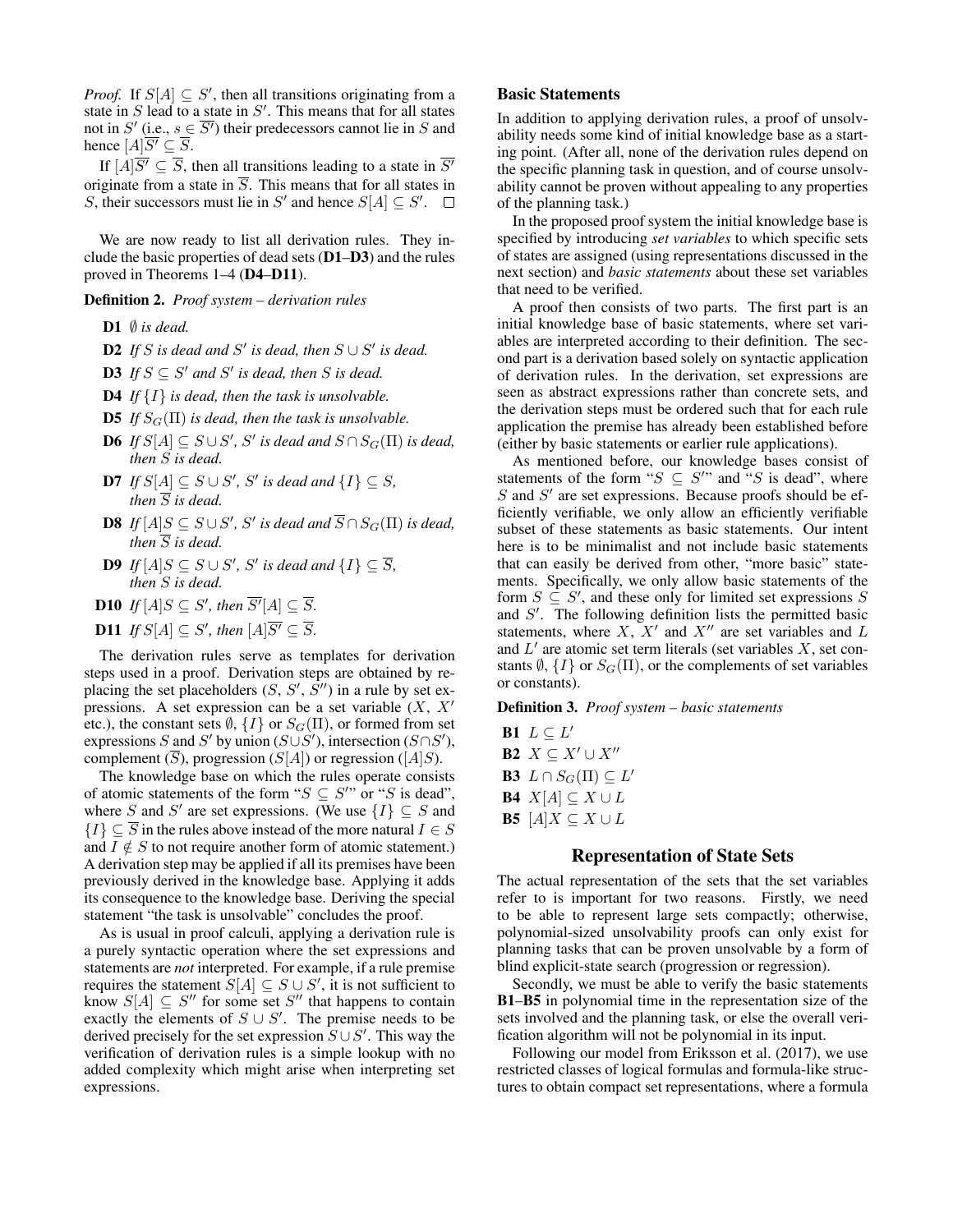$\varphi$  over the state variables represents all states that are satisfying assignments for  $\varphi$ . Specifically, we consider the following four representations for state sets:

- explicit sets of states
- (reduced ordered) BDDs (Bryant 1985)
- Horn formulas (conjunctions of Horn clauses)
- 2CNF formulas (conjunctions of unary or binary clauses)

For example, to show that BDDs are a suitable representation for basic statements **B2** ( $X \subseteq X' \cup X''$ ), we must show that if state sets  $X$ ,  $X'$  and  $X''$  are represented as BDDs, then the test  $X \subseteq X \cup X''$  can be performed in polynomial time in the representation size (number of nodes) of the BDDs involved.

The results in this section can be generalized to other forms of representations by making use of concepts from the area of knowledge compilation (Darwiche and Marquis 2002), but for space reasons we focus on the four representations above in the following.

#### Homogeneous Representations

For statements B2–B5, we only permit homogeneous representations, i.e., the different set variables involved in these statements must be of the same representation. (For BDDs, this also means that they must use the same variable order.) To bridge between different representations, we permit mixing different representations for B1, which we discuss later.

We first prove the following lemma:

Lemma 1. *The following entailment queries for CNF formulas can be answered in polynomial time (unless stated otherwise, all formulas may be general CNF formulas):*

- *(a)*  $\varphi \models \varphi'$ , where  $\varphi$  *is Horn or 2CNF*
- *(b)*  $\varphi \models \varphi' \lor \varphi''$ , where  $\varphi$  *is Horn or 2CNF*
- $\varphi$  (*c*)  $\varphi \models \varphi' \lor \neg \varphi'',$  where  $\varphi$  *and*  $\varphi''$  *are Horn*
- *(d)*  $\varphi \models \varphi' \lor \neg \varphi'',$  where  $\varphi$  *and*  $\varphi''$  *are 2CNF*

*Proof.* (a): We have  $\varphi \models \varphi'$  iff  $\varphi \models c$  for all clauses c of  $\varphi'$ iff  $\varphi \wedge \neg c$  is unsatisfiable for all clauses c of  $\varphi'$ . This can be tested in polynomial time because  $\varphi \wedge \neg c$  is a Horn/2CNF formula if  $\varphi$  is a Horn/2CNF formula. (Note that  $\neg c$  is a conjunction of literals and hence both Horn and 2CNF.)

(b): Transform  $\varphi' \lor \varphi''$  into a CNF formula. This can be done in time  $O(||\varphi'|| \cdot ||\varphi''||)$  because  $\varphi' \vee \varphi'' = \bigwedge_i c'_i \vee$  $\bigwedge_j c''_j \equiv \bigwedge_i \bigwedge_j (\overline{c'_i} \vee \overline{c''_j})$ . Then apply (a).

(c) + (d): We have  $\varphi \models \varphi' \lor \neg \varphi''$  iff  $\varphi \land \varphi'' \models \varphi'$ . The formula  $\varphi \wedge \varphi''$  is Horn/2CNF, so apply (a). П

We are now ready to prove our results. We use symbols like  $\varphi$  to refer to the set representations (explicit sets, BDDs, Horn/2CNF formulas), which we also treat as logical formulas, and we use  $\llbracket \varphi \rrbracket$  to refer to the represented set of states.

Explicit sets can be converted into BDDs in polynomial time, so whenever an operation is efficiently possible with BDDs, it is also efficiently possible with explicit sets.

Theorem 5. *For homogeneous representations as explicit sets, BDDs, Horn or 2CNF formulas, the statement*

$$
\mathbf{B2} \quad [\![\varphi]\!] \subseteq [\![\varphi']\!] \cup [\![\varphi'']\!]
$$

*can be verified in polynomial time.*

*Proof.* We need to test  $\varphi \models \varphi' \lor \varphi''$ . For BDDs, this is equivalent to testing that  $\varphi \wedge \neg(\varphi' \vee \varphi'')$  is the empty BDD, and all logical connectives and emptiness tests are polynomial operations for BDDs. This also covers explicit sets. For Horn and 2CNF, we apply Lemma 1.  $\Box$ 

The remaining statements are more complex because they involve not just set variables but more general set term literals, which can include set constants  $(\emptyset, \{I\}, S_G(\Pi))$  and complements. However, all set constants can be represented compactly as BDDs, Horn and 2CNF formulas, so it is sufficient to cover set variables and complemented set variables.

Theorem 6. *For homogeneous representations as explicit sets, BDDs, Horn or 2CNF formulas, the statements*

| $\llbracket \varphi \rrbracket \cap S_G(\Pi) \subseteq \llbracket \varphi' \rrbracket$            |
|---------------------------------------------------------------------------------------------------|
| $\overline{\llbracket \varphi \rrbracket} \cap S_G(\Pi) \subseteq \llbracket \varphi' \rrbracket$ |
| $\llbracket \varphi \rrbracket \cap S_G(\Pi) \subseteq \llbracket \varphi' \rrbracket$            |
| $\llbracket \varphi \rrbracket \cap S_G(\Pi) \subseteq \llbracket \varphi' \rrbracket$            |
|                                                                                                   |

*can be verified in polynomial time.*

*Proof.* For BDDs (and hence also for explicit sets), all cases are polynomial because they involve a bounded number of Boolean operations and an emptiness test.

For Horn/2CNF, let  $\gamma$  be a formula describing the goal:  $[\![\gamma]\!] = S_G(\Pi)$ . Note that  $\gamma$  is Horn and 2CNF (it is a conjunction of atoms). We must test  $\varphi \wedge \gamma \models \varphi'$  and the related queries with  $\neg \varphi$  instead of  $\varphi$  and/or  $\neg \varphi'$  instead of  $\varphi'$ .

(a):  $\varphi \wedge \gamma \models \varphi'$  is an entailment test for a Horn/2CNF formula ( $\varphi \wedge \gamma$  is Horn/2CNF) and hence polynomial.

(b): We have  $\neg \varphi \land \gamma \models \varphi'$  iff  $\neg \varphi \land \gamma \land \neg \varphi'$  is unsatisfiable. We can rewrite this formula as  $\neg \varphi \land \neg \varphi' \land \gamma \equiv \neg (\varphi \lor \varphi') \land \gamma$ , which is unsatisfiable iff  $\gamma \models \varphi \lor \varphi'$ . This can be tested in polynomial time by Lemma 1(b).

(c):  $\varphi \land \gamma \models \neg \varphi'$  holds iff  $\varphi \land \gamma \land \varphi'$  is unsatisfiable. This is a Horn/2CNF formula, so polynomially testable.

(d):  $\neg \varphi \land \gamma \models \neg \varphi'$  holds iff  $\varphi' \land \gamma \models \varphi$  (contraposition with background knowledge  $\gamma$ ), so this reduces to (a).  $\Box$ 

We continue with the results for **B4** and **B5**.

Theorem 7. *For homogeneous representations as explicit sets, BDDs, Horn or 2CNF formulas, the statements*

> **B4a**  $[\![\varphi]\!][A]\subseteq [\![\varphi]\!] \cup [\![\varphi']\!]$  $\frac{1}{2}$ **B4b**  $\llbracket \varphi \rrbracket[A] \subseteq \llbracket \varphi \rrbracket \cup \overline{\llbracket \varphi' \rrbracket}$ **B5a**  $[A][\varphi] \subseteq [\varphi] \cup [\varphi']$  $\frac{1}{2}$ **B5b**  $[A][\varphi] \subseteq [\varphi] \cup [\overline{\varphi'}]$

*can be verified in polynomial time.*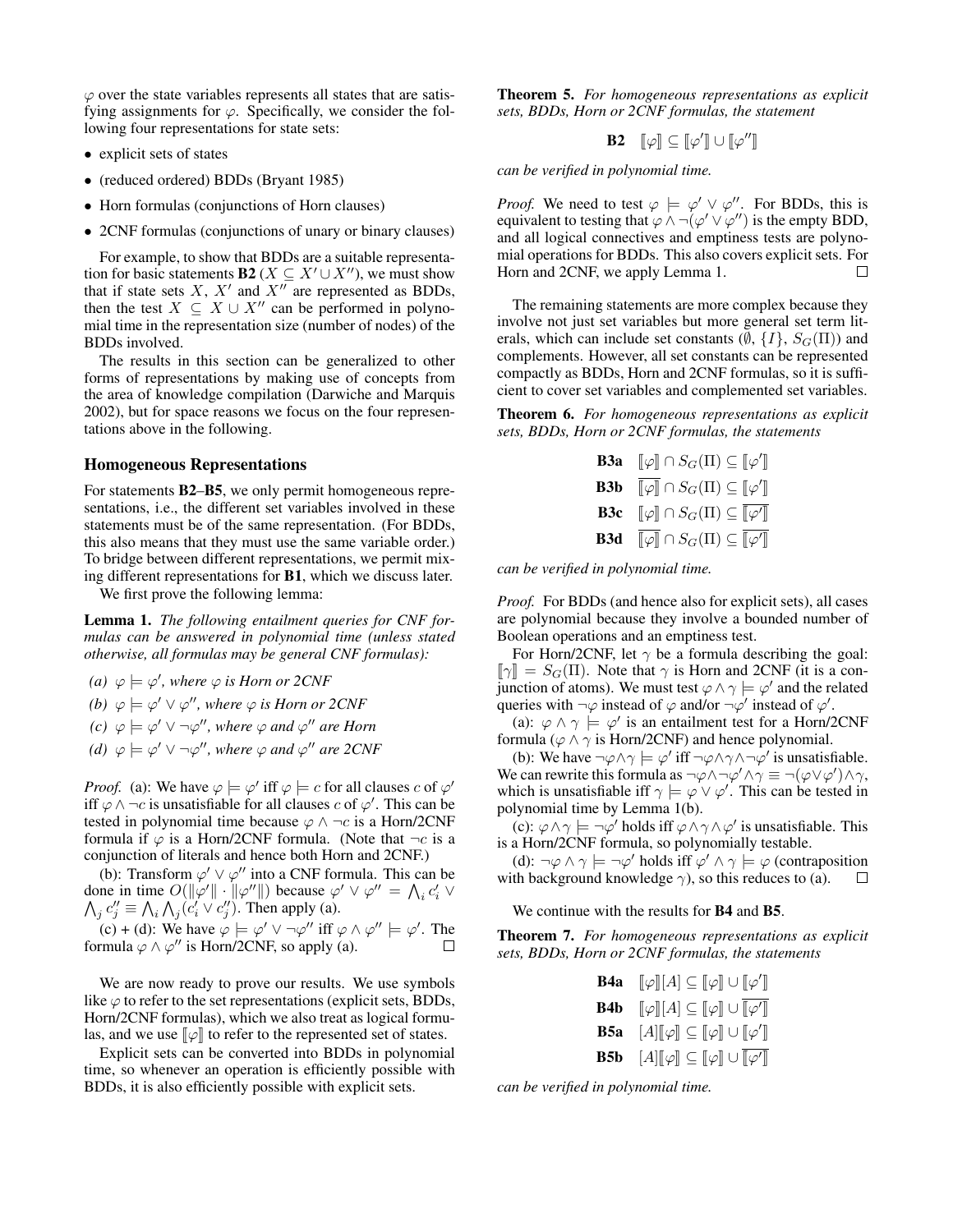*Proof.* We can test the statements by individually testing each action. For example, for (4a) we test  $\llbracket \varphi \rrbracket [\{a\}] \subseteq$  $\llbracket \varphi \rrbracket \cup \llbracket \varphi' \rrbracket$  for all  $a \in A$ .<br>For  $(A_2)$  and  $(A_1)$ . Then

For (4a) and (4b), Theorem 4 of Eriksson et al. (2017) describes how to express the test  $\llbracket \varphi \rrbracket \leq \llbracket \psi \rrbracket$  as an entailment test of the form  $\alpha(\varphi, a) \models \psi$ , where  $\alpha(\varphi, a)$  is a BDD/Horn formula/2CNF formula if  $\varphi$  is and can be computed in polynomial time. They do not consider an arbitrary formula  $\psi$ , but the proof generalizes directly to this case.

It remains to test  $\alpha(\varphi, a) \models \psi$ , where  $\psi = \varphi \vee \varphi'$  for part (a) and  $\psi = \varphi \vee \neg \varphi'$  for part (b). This is possible in polynomial time for Horn/2CNF formulas (Lemma 1) and also for BDDs.

The same approach works for (5a) and (5b) with trivial changes to the argument.  $\Box$ 

## Bridging Representation Formalisms

To conclude this section, we consider the remaining basic statement **B1** of the form  $L \subseteq L'$ . This statement is somewhat different in that we allow to use *different* representations for  $L$  and  $L'$  – for example, BDDs for  $L$  and Horn formulas for  $L'$ . This freedom is important to permit proofs where different subproofs need different representation formalisms for efficient reasoning.

Like for the previous rules, it is sufficient to consider the cases where  $L$  and  $L'$  are set variables or complemented set variables (rather than constants or their complements).

Theorem 8. *For homogeneous representations as explicit sets, BDDs, Horn or 2CNF formulas, the statements*

**B1a** 
$$
\llbracket \varphi \rrbracket \subseteq \llbracket \varphi' \rrbracket
$$
**B1b** 
$$
\llbracket \varphi \rrbracket \subseteq \llbracket \varphi' \rrbracket
$$
**B1c** 
$$
\llbracket \varphi \rrbracket \subseteq \llbracket \varphi' \rrbracket
$$
**B1d** 
$$
\llbracket \varphi \rrbracket \subseteq \llbracket \varphi' \rrbracket
$$

*can be verified in polynomial time.*

*Moreover,* B1a *can also be verified in polynomial time for all combinations of representations except those where* ϕ 0 *is represented as a BDD and*  $\varphi$  *is represented as a BDD with another variable order, a Horn formula, or a 2CNF formula.*

*Proof.* The homogeneous representation case is covered by the special case of Theorem 6 where all states are goal states.

For the mixed cases of **B1a**, all cases where  $\varphi'$  is a Horn or 2CNF formula can be tested by testing separately for each clause c of  $\varphi'$  that  $\varphi \models c$ . All considered formalisms support clausal entailment in polynomial time.

All cases where  $\varphi'$  is an explicit set can be tested by using efficient incremental model enumeration algorithms: see Bryant (1986) for BDDs and Dechter and Itai (1992) for Horn and 2CNF.

The remaining permitted case is where  $\varphi$  is an explicit set and  $\varphi'$  is a BDD. For this it is sufficient to explicitly test that all elements of  $\llbracket \varphi \rrbracket$  are models of  $\varphi'$ .  $\Box$ 

We remark that it is mainly for simplicity and brevity that we only allow mixed representations in the case B1a (i.e., without complemented variables). Mixed representations could also be allowed in certain other cases. For example, all cases of B1 where the right-hand side is the complement of an explicitly represented set are easy to verify.

## Relationship to Inductive Certificates

Having completed the presentation of the proposed proof system, we now turn to its practical uses. Firstly, we compare it to our previous approach of unsolvability certificates.

All unsolvability certificates in our previous approach are based on *inductive sets*, which are sets S of states that are closed under progression, i.e.,  $S[A] \subseteq S$ . The most basic version are *inductive certificates*.

Definition 4 (Inductive Certificate, Eriksson, Röger, and Helmert 2017). *An* inductive certificate for a state s *of task*  $\Pi$  *is given by a set*  $S \subseteq S(\Pi)$  *of states such that* 

- *1.* s ∈ S*,*
- 2.  $S \cap S_G(\Pi) = \emptyset$ *, and*
- *3.* S *is an inductive set.*

*An inductive certificate for the initial state* I *is also called an inductive certificate for* Π*.*

Inductive certificates for  $s$  prove that  $s$  is dead, and inductive certificates for  $\Pi$  prove that  $\Pi$  is unsolvable. We now show that these certificates can easily be transformed into proofs in our proof system.

Theorem 9. *Given an inductive certificate for state* s*, we can construct a proof in the proof system that* {s} *is dead in linear time. Given an inductive certificate for* Π*, we can construct a proof that* Π *is unsolvable in linear time.*

*Proof.* Let S be an inductive certificate for state s.

We define the sets  $X_s = \{s\}$  and  $X_s = S$  and use the basic statements (1):  $X_s \subseteq X_S$  (B1), (2):  $X_S \cap S_G(\Pi) \subseteq \emptyset$ (**B3**) and (3):  $X_S[A] \subseteq X_S \cup \emptyset$  (**B4**).

Using  $D1$  we derive (4):  $\emptyset$  is dead. Using  $D3$  with (2), (4) we derive (5):  $X_S \cap S_G(\Pi)$  is dead. Using **D6** with (3), (4), (5) we derive (6):  $X<sub>S</sub>$  is dead. Finally, using **D3** with (1), (6) we derive (7):  $X_s$  is dead, establishing that  $\{s\}$  is dead.

If  $s = I$ , we can use  $\{I\}$  in place of  $X_s$  in (1) and (7) and use D4 with (7) to show that the task is unsolvable.  $\Box$ 

We remark that our previous work showed that inductive certificates are *complete* (i.e., exist for every unsolvable task), which also translates to our proof system:

#### Corollary 1. *The proposed proof system is complete.*

However, this does not mean that *small* certificates (or short proofs) exist in all cases. Because "regular" inductive certificates are often not compact, we previously also introduced so-called r*-disjunctive* and r*-conjunctive* certificates, where  $r \in \mathbb{N}$  is a parameter. These cannot be (easily) converted into proofs in our proof system. For example, one of the mismatches is that such certificates allow case distinctions for different actions where our proof system always considers all actions together. In future work, it would be interesting to refine our proof system to fully cover all these certificates.

Note, though, that even without having a direct compilation from r-disjunctive/r-conjunctive certificates, our proof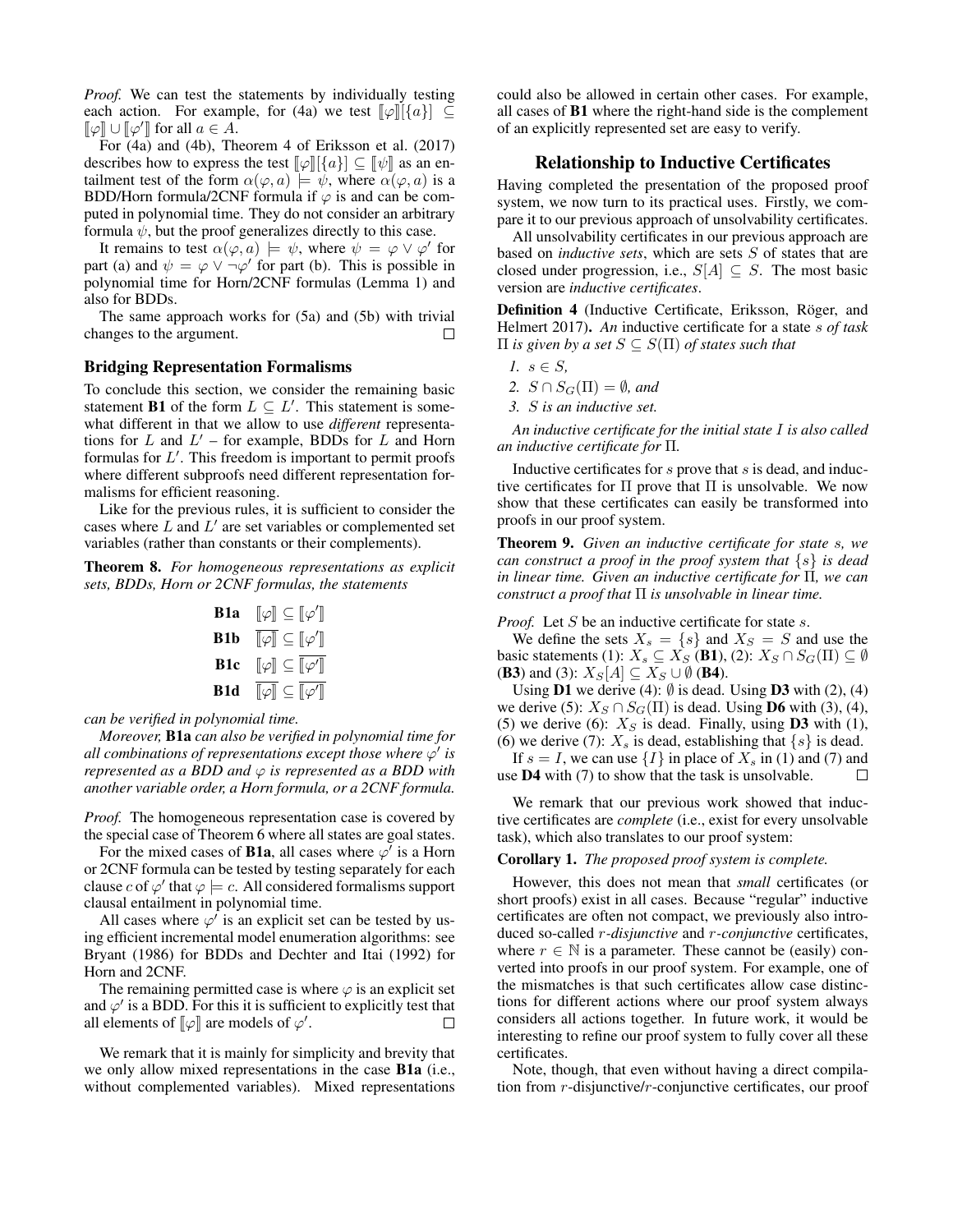system covers all planning approaches covered in our previous work and more, as we will see in the following section. This is because the main reason why the advanced certificates are needed is due to a lack of compositionality in their approach, a weakness that our proof system does not share.

### Applications to Current Planning Systems

In this section we present how a variety of techniques for proving unsolvability can be augmented to produce a proof of unsolvability in our proof system with only polynomial overhead. We focus on approaches that are not already covered by inductive certificates.

### Heuristic Search with Multiple Heuristics

Our previous approach covers heuristic search with certain heuristics, such as  $A^*$  with the  $h^2$  heuristic (Haslum and Geffner 2000) or  $A^*$  with linear merge-and-shrink heuristics (Helmert et al. 2014). However, it does not cover A<sup>∗</sup> using *both* heuristics, as  $h^2$  requires Horn or 2CNF certificates and merge-and-shrink requires BDD certificates, and the two cannot be combined. For similar reasons, the approach does not cover A<sup>∗</sup> with two merge-and-shrink heuristics based on different variable orders.

With the proposed proof system, we can combine information from an arbitrary set of heuristics as long as for each state where  $h(s) = \infty$  according to some heuristic h, we can produce a proof that  $\{s\}$  is dead. As seen in the previous section, this is (for example) the case whenever there exists an inductive certificate for s. We showed in our previous work that compact certificates can be generated for linear merge-and-shrink heuristics (Helmert et al. 2014), PDB heuristics (Edelkamp 2001), delete relaxation heuristics (Bonet and Geffner 2001; Hoffmann and Nebel 2001), the  $h^m$  critical-path heuristics (Haslum and Geffner 2000) and landmark heuristics based on delete relaxation (Helmert and Domshlak 2009) or the  $\Pi^m$  compilation (Keyder, Richter, and Helmert 2010). Below, we extend this result to the  $h^C$  critical-path heuristics that generalize  $h^m$ (Keyder, Hoffmann, and Haslum 2014). Here, we show how information from multiple heuristics can be combined to form an overall proof of unsolvability.

We describe a simple polynomial algorithm that produces a proof. More efficient algorithms are possible. Let  $E$  be the set of states expanded during search, which implies  $I \in$  $E$  (except in the easy case where the initial state is already pruned by a heuristic). Let  $D = \{d_1, \ldots, d_n\}$  be the set of successors of expanded states that were detected as deadends by some heuristic. For the search algorithm to have terminated without finding a solution, we must have  $E[A] \subseteq$  $E \cup D$  and  $E \cap S_G(\Pi) = \emptyset$ . We assume that we have already proved that the singleton sets  $D_1 = \{d_1\}, \ldots, D_n =$  ${d_n}$  are dead, e.g., using inductive certificates as described above. We use an explicit set representation for the sets  $D_i$ and for the set E.

Next, we define explicit sets  $C_1 = \{d_1\}$ ,  $C_2 = \{d_1, d_2\}$ ,  $\ldots$ ,  $C_n = \{d_1, \ldots, d_n\}$  and add the basic statements  $C_1 \subseteq$  $D_1$  (B1),  $C_2 \subseteq C_1 \cup D_2$  (B2), ...,  $C_n \subseteq C_{n-1} \cup D_n$  (B2). We prove that all sets  $C_i$  are dead by using **D3** for  $C_1$  and **D2** for all other  $C_i$ . In particular, we obtain (A) " $C_n$  is dead".

We prove (B) " $E \cap S_G(\Pi)$  is dead" via the basic statement  $E \cap S_G(\Pi) \subseteq \emptyset$  (B3) and a derivation using D1 and D3.

We add (C) " $E[A] \subseteq E \cup C_n$ " as a basic statement (B4). Using  $(C)$ ,  $(A)$ ,  $(B)$  in **D6**, we obtain that E is dead.

From there, using a basic statement  $\{I\} \subseteq E$ , we derive that  $\{I\}$  is dead using **D3** and conclude that the task is unsolvable using D4.

#### Clause-Learning State-Space Search

Steinmetz and Hoffmann (2016; 2017) describe a search algorithm built upon the  $h^C$  heuristic family where the heuristic is incrementally improved to detect more dead-ends. We focus on the use of the algorithm for proving unsolvability.

The algorithm can be run with or without an *early termination* option. Without this option, the algorithm guarantees  $h^{C}(I) = \infty$  for the final heuristic. With the option, the algorithm generates a depth-first search space where states are pruned by different (increasingly stronger) variants of the  $\bar{h}^C$  heuristic. Both cases are covered by our proof system via our general argument for heuristic search with (one or multiple) heuristics provided that we can prove that states with  $\bar{h}^C(s) = \infty$  are dead. We show that such states have an inductive certificate that can be represented as a Horn formula, from which the result follows with Theorem 9.

The heuristic  $h^C$  is parameterized by a set  $C$  of *conjunctions*, where each conjunction is a set of state variables (Keyder, Hoffmann, and Haslum 2014; Steinmetz and Hoffmann 2017). For the following argument, it is useful to consider  $h^C$  as a heuristic with two arguments, where  $h^C(s, G')$  estimates the distance from state s to (sub-)goal  $G'$ . When viewed in this way,  $h^C$  is admissible and consistent in both arguments, w.r.t. progression for  $s$  and regression for  $G'$ .

For a given state  $s, h^C$  is based on admissible and consistent distance estimates  $d(s, c)$  for reaching each conjunction  $c \in C$ , setting  $h^C(s, G') = \max_{c \in C, c \subseteq G'} d(s, c)$ .

Consider a state s with  $h^C(s) = h^C(s, G) = \infty$ . Let  $C_{\infty}(s) = \{c \in C \mid d(s, c) = \infty\}.$  Let  $S = \{s' \in S(\Pi) \mid s \in S(\Pi)\}\$  $c \nsubseteq s'$  for all  $c \in C_{\infty}(s)$ , i.e., S is the set of states that  $h^C$  *considers reachable from s. S* can be represented by the Horn formula  $\bigwedge_{c \in C_\infty(s)} \bigvee_{v \in c} \neg v.$ 

We show that  $S$  is an inductive certificate for  $s$ . Firstly, we have  $s \in S$  because conjunctions considered unreachable from s cannot be true in s (due to the admissibility of  $h^C$ ). Secondly, we have  $S \cap S_G(\Pi) = \emptyset$ : because  $h^C(s) = \infty$ , there is a goal conjunction  $c \subseteq G$  in  $C_{\infty}(s)$ , and this conjunction must be present in all goal states. Finally, we have  $S[A] \subseteq S$  by contradiction: otherwise we could transition from a state considered reachable from s to a state considered unreachable from s, which violates the consistency of  $h^C$  in the regression space.

### Iterative Dead Pairs Calculation

Alcázar and Torralba (2015) describe an algorithm which finds pairs of SAS<sup>+</sup> facts  $\{p, q\}$  such that any state satisfying  $p \wedge q$  is dead. In the STRIPS setting, the most faithful adaptation of the algorithm considers pairs of *literals*, i.e., p and  $q$  can be state variables or negated state variables. Such fact pairs are sometimes called "forward/backward mutexes",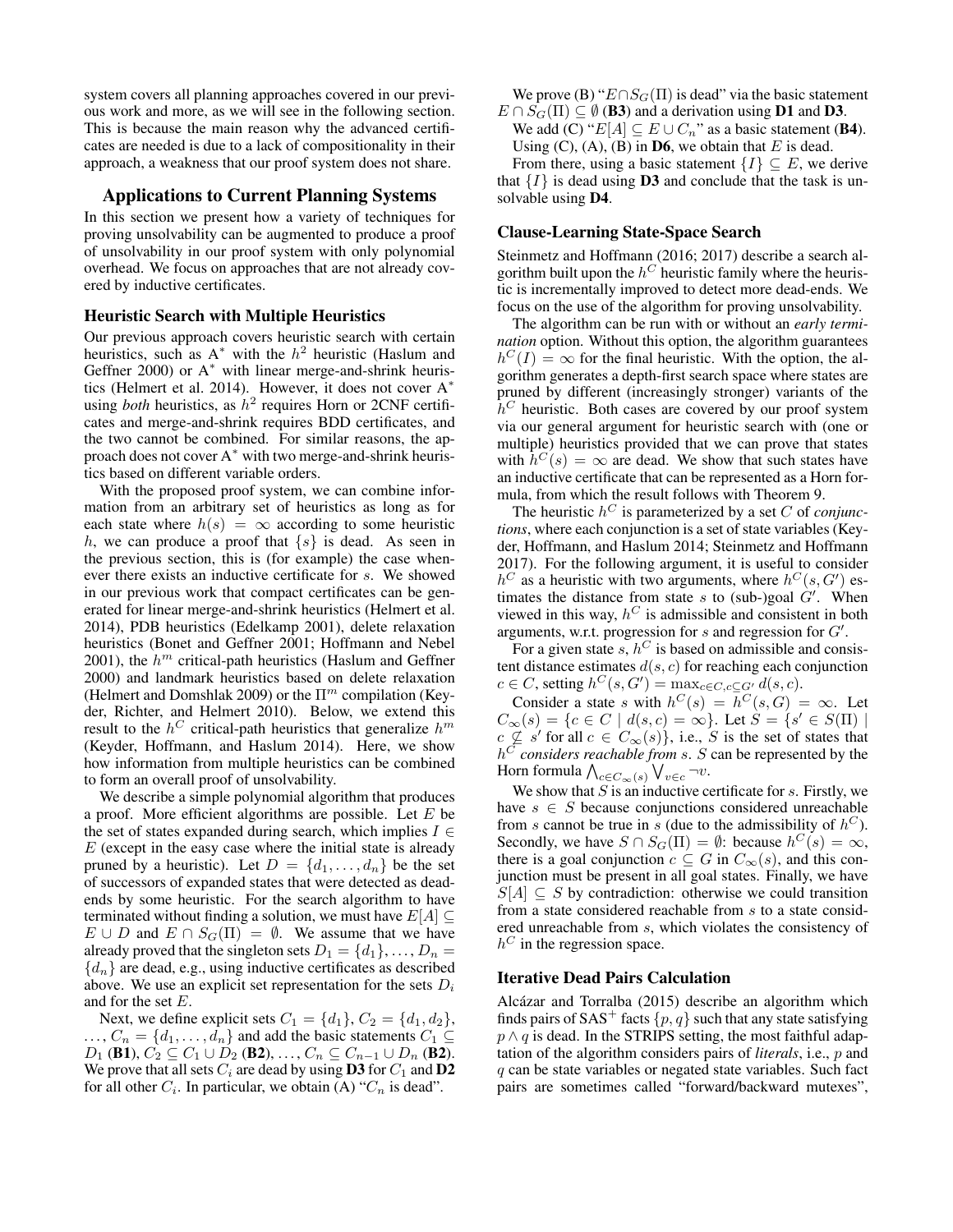but since they are not mutexes in the strict sense, we call them *dead pairs* instead. A *dead pair set* D is a set of dead pairs. A state is *consistent with* D if it contains no pair in D; otherwise it is *pruned* by D. Pruned states are dead.

The algorithm by Alcázar and Torralba alternatingly performs forward and backward steps. The  $k$ -th step computes a dead pair set  $D_k$ , exploiting that  $D_{k-1}$  is already a known dead pair set (beginning with  $D_0 = \emptyset$ ). If the k-th iteration is forward, the algorithm performs an  $h^2$ -style reachability analysis using  $D_{k-1}$  as background knowledge, i.e., ignoring states pruned by  $D_{k-1}$ . The backward iterations are similar, but using a backward  $h^2$ -style analysis.

In a *forward* step, the new dead pair set  $D_k$  is the (uniquely defined) maximal set of pairs such that: (a) if  $I$ is consistent with  $D_{k-1}$ , then I is consistent with  $D_k$ , and (b) for all transitions  $s \to s'$  where s is consistent with  $D_k$ and s' is consistent with  $D_{k-1}$ , s' is consistent with  $D_k$ . This characterization is not apparent from the description by Alcázar and Torralba, but it follows directly from the description of Rintanen's (2008) invariant synthesis algorithm, which is equivalent to  $h^2$ . Note that in a STRIPS setting the first forward iteration will find all mutex information encoded in the multivalued variables of a  $SAS<sup>+</sup>$  task.

Similarly, in a *backward* step, the new dead pair set  $D_k$ is the (uniquely defined) maximal set of pairs such that: (a') all goal states consistent with  $D_{k-1}$  are consistent with  $D_k$ , and (b') for all transitions  $s \to s'$  where s' is consistent with  $D_k$  and s is consistent with  $D_{k-1}$ , s is consistent with  $D_k$ .

Based on these characterizations, we can construct a proof in our proof system that all states pruned by  $D_k$  are dead. Let  $S_k$  be the set of states consistent with  $D_k$ , which can be described by the 2CNF formula  $\bigwedge_{\{\ell_1,\ell_2\}\in D_k} (\overline{\ell_1} \vee \overline{\ell_2}),$ where  $\bar{\ell}$  denotes the complement of the literal  $\ell$ . We prove that all sets  $\overline{S_k}$  are dead. For  $k = 0$ , this is easily proved from  $S_0 \subseteq \emptyset$  (**B1**) using **D1** and **D3**.

For  $k > 0$ , we have already proved (1):  $\overline{S_{k-1}}$  is dead. In a forward step, we can assume  $I \notin \overline{S_{k-1}}$  or else we can already prove unsolvability. Hence we can use the basic statement (2):  $\{I\} \subseteq S_k$  (B1). From (b) we get the basic statement (3):  $S_k[A] \subseteq S_k \cup \overline{S_{k-1}}$  (**B4**). Using (3), (1), (2) in D7, we derive that  $\overline{S_k}$  is dead as required.

In a backward step, (a') can be rephrased as "all goal states not consistent with  $D_k$  are not consistent with  $D_{k-1}$ ", yielding the basic statement:  $\overline{S_k} \cap S_G(\Pi) \subseteq \overline{S_{k-1}}$  (**B3**), which together with (1) proves (2'):  $\overline{S_k} \cap S_G(\Pi)$  is dead (D3). From (b') we obtain the basic statement (3'):  $[A]S_k \subseteq$  $S_k \cup \overline{S_{k-1}}$  (B5). Using (3'), (1), (2') in D8, we derive that  $S_k$  is dead as required.

In summary, we can generate a compact proof in our proof system that all states that are prunable according to the iterative dead pairs algorithm are dead. Using D3, it is also easy to extract fine-grained results of the form "All states satisfying  $\ell_1 \wedge \ell_2$  are dead" for each dead pair  $\{\ell_1, \ell_2\}$ , which can be converted to representations other than 2CNF (e.g., BDDs or Horn clauses) and used in a larger overall proof. For example, it is not difficult to augment a proof of unsolvability for explicit search to include pruning of states that satisfy a dead pair. We conjecture that it is also possible to extend proofs of unsolvability for certain heuristics to take such dead pairs into account as in *constrained abstraction* (Haslum, Bonet, and Geffner 2005).

### Experiments

To test our proof system, we implemented a stand-alone proof verifier and added generation of proofs to the implementations of A<sup>\*</sup> search, linear  $h^{M\&S}$ ,  $h^{max}$  and  $h^2$  in Fast Downward (Helmert 2006) and to the  $h^C$ -based clauselearning algorithm by Steinmetz and Hoffmann (2017) for the setting without early termination, which generates a set C of conjunctions with  $h^{C}(I) = \infty$ . Both the verifier and the proof-generating planning algorithms are publicly available. $<sup>1</sup>$ </sup>

We also ran all planners in baseline versions without proof generation to measure the overhead of certification. We used time limits of 30 minutes for the planner and 4 hours for the verifier and memory limits of 2 GiB for both. Where applicable, we also tested the inductive certificate approach from our previous work with the same limits. All experiments are run on the same benchmark set of unsolvable planning tasks as was used in Eriksson et al. (2017), which includes the unsolvable tasks of the Unsolvability IPC. Detailed results from these experiments and the used benchmarks are publicly available.<sup>2</sup>.

Table 1 shows coverage results for the tested configurations, and Figure 1 shows some details on (1) planner runtime with and without proof generation, (2) verifier runtime as a function of input (proof) size; and (3) a comparison to the inductive certificate approach w.r.t. certifying planner runtime and certificate size.

Although our proof-based approach often required more memory than the inductive certificate approach when generating proofs<sup>3</sup> , it succeeded within the given limits in more cases. For the planning algorithms not covered by inductive certificates, generation succeeded in almost all cases. For all configurations almost all created certificates could be verified within the limits.

Aside from one task for DFS-CL verification failed exclusively due to the time limit. The relatively low memory usage is due to the fact that we discard formulas when we do not need them anymore and highlights an advantage of the composability of our approach.

The detailed results in Figure 1 (bottom) emphasize the favorable comparison to our previous approach. For  $h^{\text{max}}$ the proof-based certifying planner is an order of magnitude faster on more challenging tasks, while for  $h^{M\&S}$  the two are comparable. In terms of certificate size, there is little difference for  $h^{max}$ , but the proof-based  $h^{M&S}$  certificates are often much smaller than the inductive ones. In one extreme case, the size difference is 60 KiB vs. 19.2 GiB.

One interesting outcome of the experiment was that initially, certificate validation for the  $h^{C}$ -based clause learning approach showed that in two domains the generated proofs

<sup>1</sup>https://doi.org/10.5281/zenodo.1196473

 $2$ https://doi.org/10.5281/zenodo.1196476

<sup>&</sup>lt;sup>3</sup>We suspect that building a BDD of all expanded states is the main reason for the higher memory consumption.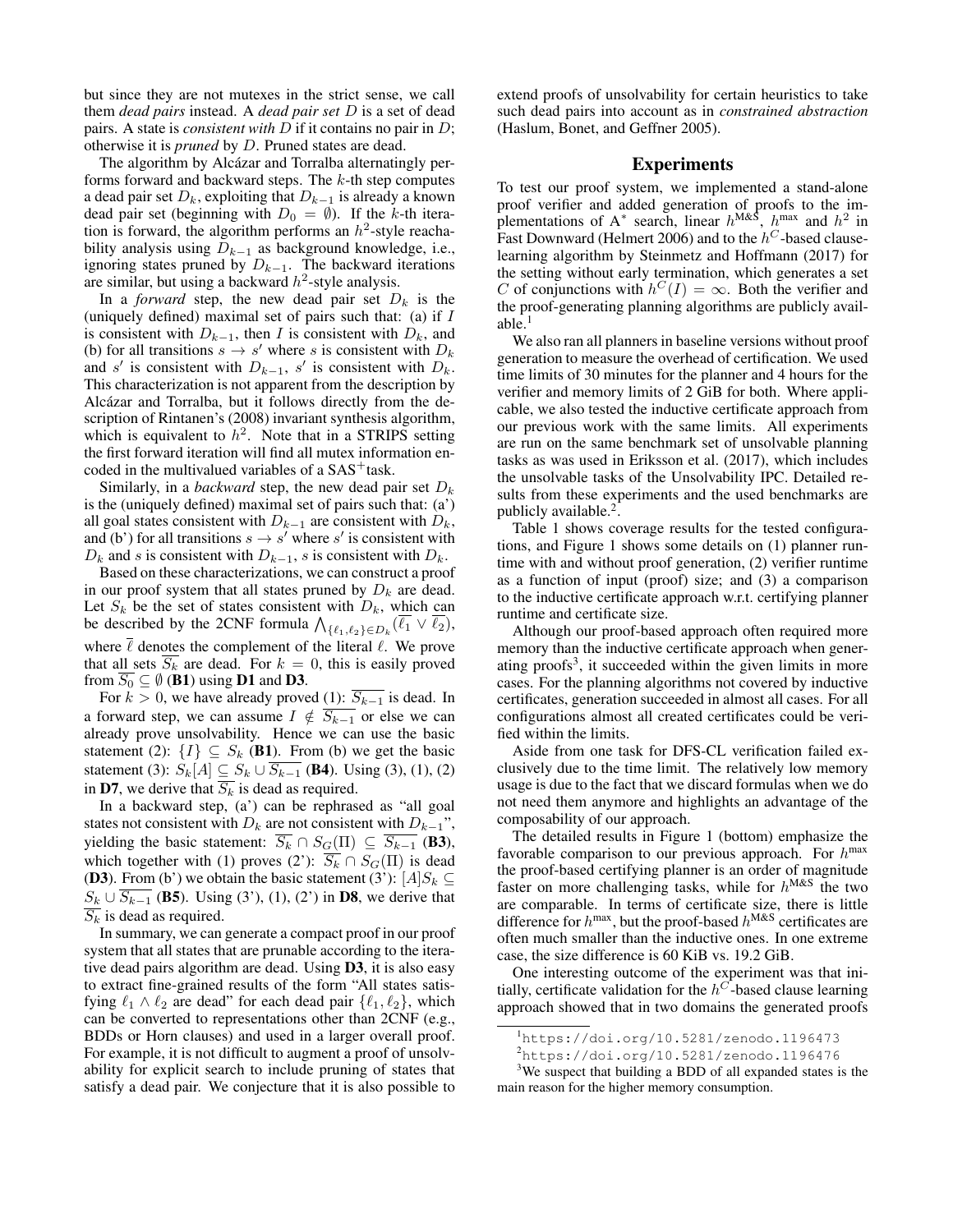|                          | $FD$ - $h^{max}$ |           |           | $FD-h^{M\&S}$  |           |           | $FD-h^2$       |                |                | FD-max $(h^{\text{M&S}}, h^m)$ |                |          | DFS-CL         |                |                |
|--------------------------|------------------|-----------|-----------|----------------|-----------|-----------|----------------|----------------|----------------|--------------------------------|----------------|----------|----------------|----------------|----------------|
|                          | base             | cert.     | ver.      | base           | cert.     | ver.      | base           | cert.          | ver.           | base                           | cert.          | ver.     | base           | cert.          | ver.           |
| 3unsat (30)              | 15               | 10(10)    | 10(10)    | 15             | 10(10)    | 10(10)    | 5              | 5              | 5              | 5                              | 5              | 5        | 5              | 5              | 5              |
| bag-barman (20)          | 8                | 8(8)      | 8(4)      | 8              | 8(8)      | 8(4)      | $\Omega$       | $\Omega$       | $\mathbf{0}$   | $\overline{0}$                 | $\Omega$       |          | $\Omega$       | $\mathbf{0}$   | $\mathbf{0}$   |
| bag-gripper (25)         | $\overline{c}$   | 2(2)      | 1(1)      | $\overline{c}$ | 2(2)      | 1(1)      | $\Omega$       | $\Omega$       | $\overline{0}$ | $\Omega$                       | $\Omega$       | $\Omega$ | $\Omega$       | $\Omega$       | $\mathbf{0}$   |
| bag-transport (29)       | 6                | 6(6)      | 6(4)      | $\overline{7}$ | 6(6)      | 6(4)      | 15             | 15             | 15             | 8                              | 8              | 8        | $\mathcal{L}$  | $\overline{2}$ | $\overline{c}$ |
| bottleneck (25)          | 20               | 17(15)    | 17(15)    | 10             | 9(8)      | 9(7)      | 11             | 11             | 11             | 11                             | 11             | 11       | 9              | 9              | 9              |
| cave-diving (25)         | 7                | 6(5)      | 6(5)      | $\tau$         | 7(7)      | 7(6)      |                | $\overline{2}$ | $\overline{c}$ | $\overline{c}$                 | $\overline{2}$ | 2        | 6              | 6              | 6              |
| chessboard-pebbling (23) | 5                | 4(3)      | 4(3)      | 5              | 5(5)      | 5(4)      | $\overline{c}$ | $\overline{c}$ | $\overline{2}$ | $\overline{2}$                 | $\overline{c}$ | 2        | $\overline{c}$ | $\overline{2}$ | $\overline{c}$ |
| diagnosis (13)           | 5                | 5(4)      | 5(4)      | 4              | 1(1)      | 1(1)      | $\overline{c}$ | 2              | $\overline{2}$ | $\overline{c}$                 | $\mathfrak{2}$ | $\gamma$ | 8              | 8              |                |
| document-transfer (20)   | 7                | 6(5)      | 6(5)      | 12             | 10(10)    | 5(5)      | $\overline{c}$ |                |                | 8                              |                | 3        |                | 5              | 4              |
| mystery $(9)$            | $\overline{2}$   | 1(0)      | 1(0)      | $\overline{2}$ | 1(2)      | 1(1)      | 8              | 8              | 8              | 8                              | 8              | 8        |                | 7              |                |
| nomystery (150+24)       | 54               | 33(20)    | 33(17)    | 54             | 41(47)    | 40(33)    | 44             | 40             | 40             | 52                             | 48             | 48       | 137            | 137            | 137            |
| over-rovers $(150+20)$   | 14               | 11(8)     | 11(8)     | 25             | 24(24)    | 24(20)    | 66             | 66             | 66             | 70                             | 70             | 70       | 154            | 155            | 155            |
| over-tpp (25+30)         | 22               | 15(10)    | 15(10)    | 35             | 23(26)    | 23(24)    | 9              | 8              | 8              | 14                             | 14             | 14       | 32             | 32             | 31             |
| pegsol(24)               | 24               | 24(20)    | 24(20)    | 24             | 24 (24)   | 24(24)    | 14             | 14             | 14             | 14                             | 14             | 14       | 14             | 14             | 14             |
| pegsol-row5 (15)         | 5                | 5(4)      | 5(4)      | 5              | 5(5)      | 5(4)      | 3              | 3              | 3              | 3                              | 3              | 3        | 4              | $\overline{4}$ | $\overline{4}$ |
| sliding-tiles (20)       | 10               | 10(10)    | 10(10)    | 10             | 10(10)    | 10(10)    | $\Omega$       | $\Omega$       | $\overline{0}$ | $\Omega$                       | $\Omega$       | $\Omega$ | $\Omega$       | $\Omega$       | $\mathbf{0}$   |
| tetris $(20)$            | 5                | 5(5)      | 5(5)      | 5              | 5(5)      | 5(5)      | $\mathbf{0}$   | $\mathbf{0}$   | $\overline{0}$ | 5                              | 5              | 5        | $\Omega$       | $\mathbf{0}$   | $\mathbf{0}$   |
| total $(697)$            | 211              | 168 (135) | 167 (125) | 230            | 191 (200) | 184 (163) | 183            | 177            | 177            | 204                            | 199            | 195      | 385            | 386            | 383            |

Table 1: Completed tasks by domain: *base* is the base planner, *cert.* the certifying planner with proof generation and *ver.* the verifier. For  $h^{max}$  and  $h^{M&S}$ , the numbers in parentheses are for the inductive certificates of Eriksson et al. (2017).



Figure 1: Detailed results. Top: runtime overhead of proof generation (left) and runtime of verifier (right). Bottom: comparison of proof certificates vs. inductive certificate regarding certifying planner runtime (left) and certificate size (right).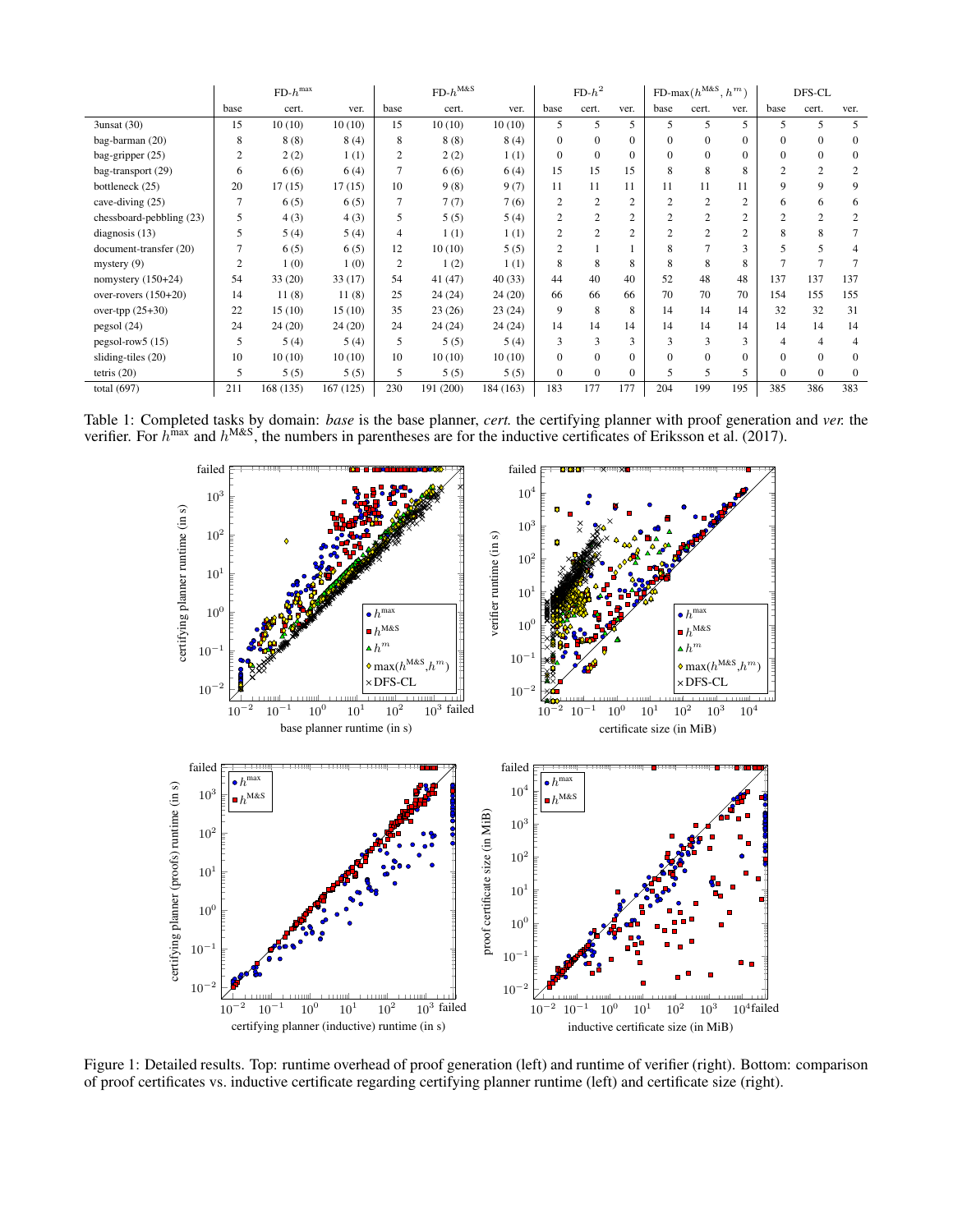were invalid. On closer inspection, it turned out that the implementation of the algorithm does not actually compute  $h^C$ as defined in the paper by Steinmetz and Hoffmann (2017) but rather a stronger variant of the heuristic augmented by mutexes. Adding the mutex pairs to the set of conjunctions C addressed this issue, and the results shown here are for these proofs. We report this anecdote here because we believe it highlights the perils of accepting a claim of unsolvability at face value and showcases the usefulness of independent validation.

### Conclusion

We introduced a proof system for unsolvable planning tasks that can efficiently capture the arguments for unsolvability implicit in a variety of planning techniques. We also implemented a verifier for proofs expressed in our proof systems and developed certifying variants of several planning algorithm implementations based on Fast Downward and the clause-learning approach of Steinmetz and Hoffmann.

Compared to the inductive certificates suggested in our earlier work, the main advantage of the proof system is that it is compositional and can hence easily integrate information from different sources.

We do not believe that the proof system is the finished product: in future work, we would like to extend its applicability to further planning techniques, and this will likely require extending it by further representation formalisms, basic statements, or derivation rules. This notwithstanding, we believe that the basic approach underlying the proof system is robust enough to be applied much more widely.

### Acknowledgments

This work was supported by the European Research Council as part of the project "State Space Exploration: Principles, Algorithms and Applications".

### References

Alcázar, V., and Torralba, Á. 2015. A reminder about the importance of computing and exploiting invariants in planning. In Brafman, R.; Domshlak, C.; Haslum, P.; and Zilberstein, S., eds., *Proceedings of the Twenty-Fifth International Conference on Automated Planning and Scheduling (ICAPS 2015)*, 2–6. AAAI Press.

Bonet, B., and Geffner, H. 2001. Planning as heuristic search. *Artificial Intelligence* 129(1):5–33.

Bryant, R. E. 1985. Symbolic manipulation of Boolean functions using a graphical representation. In Ofek, H., and O'Neill, L. A., eds., *Proceedings of the 22nd ACM/IEEE Conference on Design Automation (DAC 1985)*, 688–694.

Bryant, R. E. 1986. Graph-based algorithms for boolean function manipulation. *IEEE Transactions on Computers* 35(8):677–691.

Darwiche, A., and Marquis, P. 2002. A knowledge compilation map. *Journal of Artificial Intelligence Research* 17:229–264.

Dechter, R., and Itai, A. 1992. Finding all solutions if you can find one. In *AAAI 1992 Workshop on Tractable Reasoning*, 35–39.

Edelkamp, S. 2001. Planning with pattern databases. In Cesta, A., and Borrajo, D., eds., *Proceedings of the Sixth European Conference on Planning (ECP 2001)*, 84–90. AAAI Press.

Eriksson, S.; Röger, G.; and Helmert, M. 2017. Unsolvability certificates for classical planning. In *Proceedings of the Twenty-Seventh International Conference on Automated Planning and Scheduling (ICAPS 2017)*. AAAI Press.

Fikes, R. E., and Nilsson, N. J. 1971. STRIPS: A new approach to the application of theorem proving to problem solving. *Artificial Intelligence* 2:189–208.

Haslum, P., and Geffner, H. 2000. Admissible heuristics for optimal planning. In Chien, S.; Kambhampati, S.; and Knoblock, C. A., eds., *Proceedings of the Fifth International Conference on Artificial Intelligence Planning and Scheduling (AIPS 2000)*, 140–149. AAAI Press.

Haslum, P.; Bonet, B.; and Geffner, H. 2005. New admissible heuristics for domain-independent planning. In *Proceedings of the Twentieth National Conference on Artificial Intelligence (AAAI 2005)*, 1163–1168. AAAI Press.

Helmert, M., and Domshlak, C. 2009. Landmarks, critical paths and abstractions: What's the difference anyway? In Gerevini, A.; Howe, A.; Cesta, A.; and Refanidis, I., eds., *Proceedings of the Nineteenth International Conference on Automated Planning and Scheduling (ICAPS 2009)*, 162– 169. AAAI Press.

Helmert, M.; Haslum, P.; Hoffmann, J.; and Nissim, R. 2014. Merge-and-shrink abstraction: A method for generating lower bounds in factored state spaces. *Journal of the ACM* 61(3):16:1–63.

Helmert, M. 2006. The Fast Downward planning system. *Journal of Artificial Intelligence Research* 26:191–246.

Hoffmann, J., and Nebel, B. 2001. The FF planning system: Fast plan generation through heuristic search. *Journal of Artificial Intelligence Research* 14:253–302.

Keyder, E.; Hoffmann, J.; and Haslum, P. 2014. Improving delete relaxation heuristics through explicitly represented conjunctions. *Journal of Artificial Intelligence Research* 50:487–533.

Keyder, E.; Richter, S.; and Helmert, M. 2010. Sound and complete landmarks for and/or graphs. In Coelho, H.; Studer, R.; and Wooldridge, M., eds., *Proceedings of the 19th European Conference on Artificial Intelligence (ECAI 2010)*, 335–340. IOS Press.

Muise, C., and Lipovetzky, N., eds. 2016. *Unsolvability International Planning Competition: Planner Abstracts*.

Rintanen, J. 2008. Regression for classical and nondeterministic planning. In *Proceedings of the 18th European Conference on Artificial Intelligence (ECAI 2008)*, 568–572.

Seipp, J.; Pommerening, F.; Sievers, S.; Wehrle, M.; Fawcett, C.; and Alkhazraji, Y. 2016. Fast Downward Aidos. In *Unsolvability International Planning Competition: planner abstracts*, 28–38.